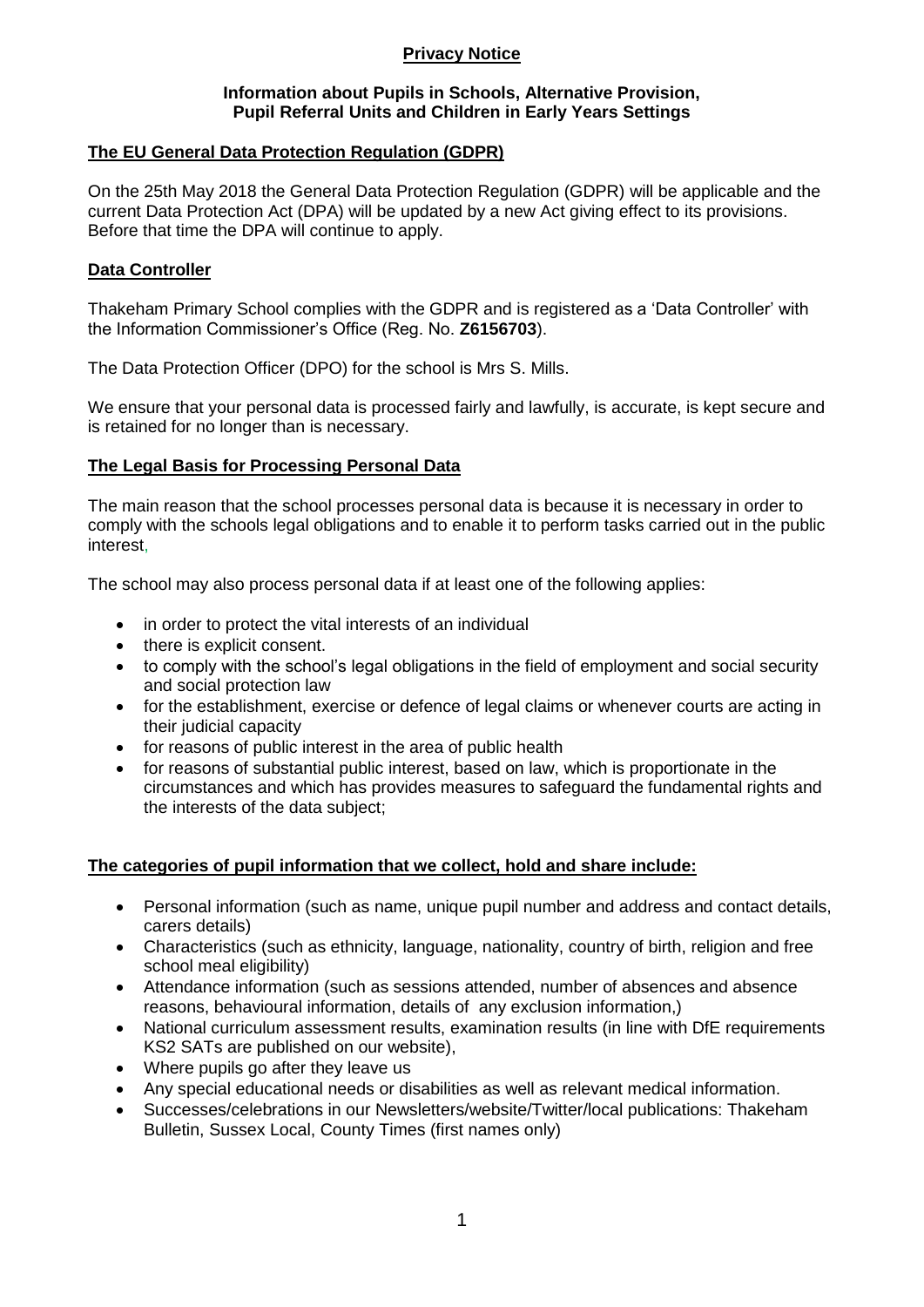## **How we use information**

We collect and hold personal information relating to our pupils and those involved in their care, we may also receive information from previous schools, the local authority(s) and/or the Department for Education (DfE).

We use this personal data to:

- support our pupils' learning
- support our pupils' welfare
- monitor and report on their progress
- provide appropriate pastoral care;
- assess the quality of our services;
- process any complaints;
- protecting vulnerable individuals;
- the prevention and detection of crime

### **Who we share data with**

We may pass data to:

- the local authority
- Schools that a pupil attends after leaving this school
- The Department for Education (DfE)
- NHS
- third-party organisations, as allowed by law
- agencies that provide services on our behalf
- agencies with whom we have a duty to co-operate
- agencies such linked to SEND, Safeguarding and Health Care

## **For further information about who we share with and why please see APPENDIX A.**

### **Retention Periods**

Personal data will not be retained by the school for longer than necessary in relation to the purposes for which they were collected.

Information will be held in accordance with the Information and Records Management Society Tool Kit for Schools.

<https://irms.site-ym.com/page/SchoolsToolkit>

### **Photographs**

The School may take photographs, videos or webcam recordings of pupils or students for official use, monitoring and for educational purposes.

Photographs may also be taken of those attending a ceremony which may appear in the newspaper. You will be made aware that this is happening and the context in which the photograph will be used.

# **CCTV**

The school operates CCTV on the school site as it is considered necessary to protect pupils' safety and/or the school's property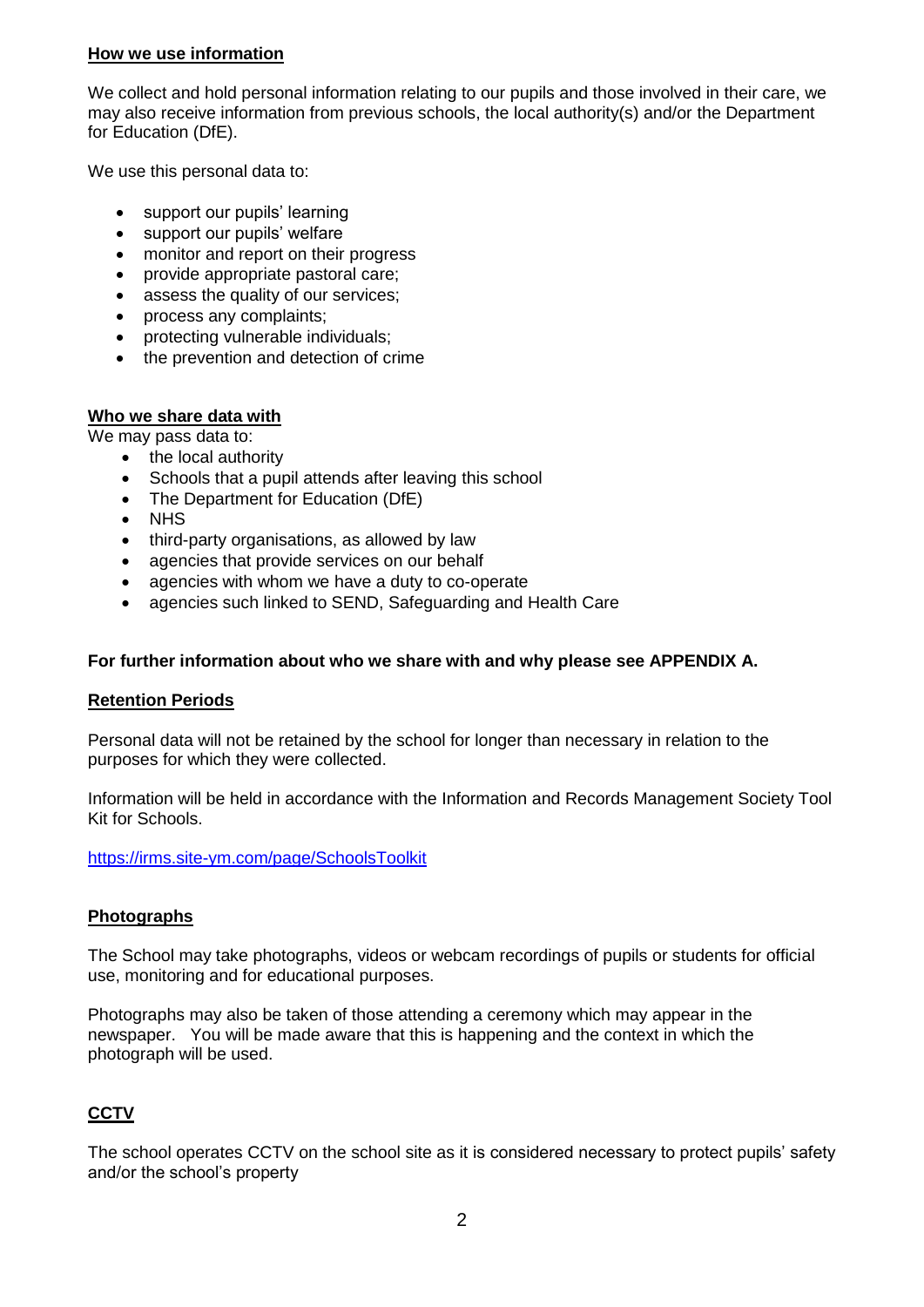# **Rights**

You have the right to:

- 1. be informed of data processing (which is covered by this Privacy Notice)
- 2. access information (also known as a Subject Access Request)
- 3. have inaccuracies corrected
- 4. have information erased
- 5. restrict processing
- 6. data portability (this is unlikely to be relevant to schools)
- 7. intervention in respect of automated decision making (automated decision making is rarely operated within schools)
- 8. Withdraw consent (see below)
- 9. Complain to the Information Commissioner's Office (See below)

To exercise any of these rights please contact the DPO (Mrs S. Mills) at Thakeham Primary School.

### **Withdrawal of Consent**

The lawful basis upon which the school process personal data is that it is necessary in order to comply with the schools legal obligations and to enable it to perform tasks carried out in the public interest.

Where the school process personal date solely on the basis that you have consented to the processing, you will have the right to withdraw that consent.

# **Complaints to ICO**

If you are unhappy with the way your request has been handled, you may wish to ask for a review of our decision by contacting the DPO.

If you are not content with the outcome of the internal review, you may apply directly to the Information Commissioner for a decision. Generally, the ICO cannot make a decision unless you have exhausted our internal review procedure. The Information Commissioner can be contacted at:

The Information Commissioner's Office, Wycliffe House, Water Lane, Wilmslow, **Cheshire** SK9 5AF.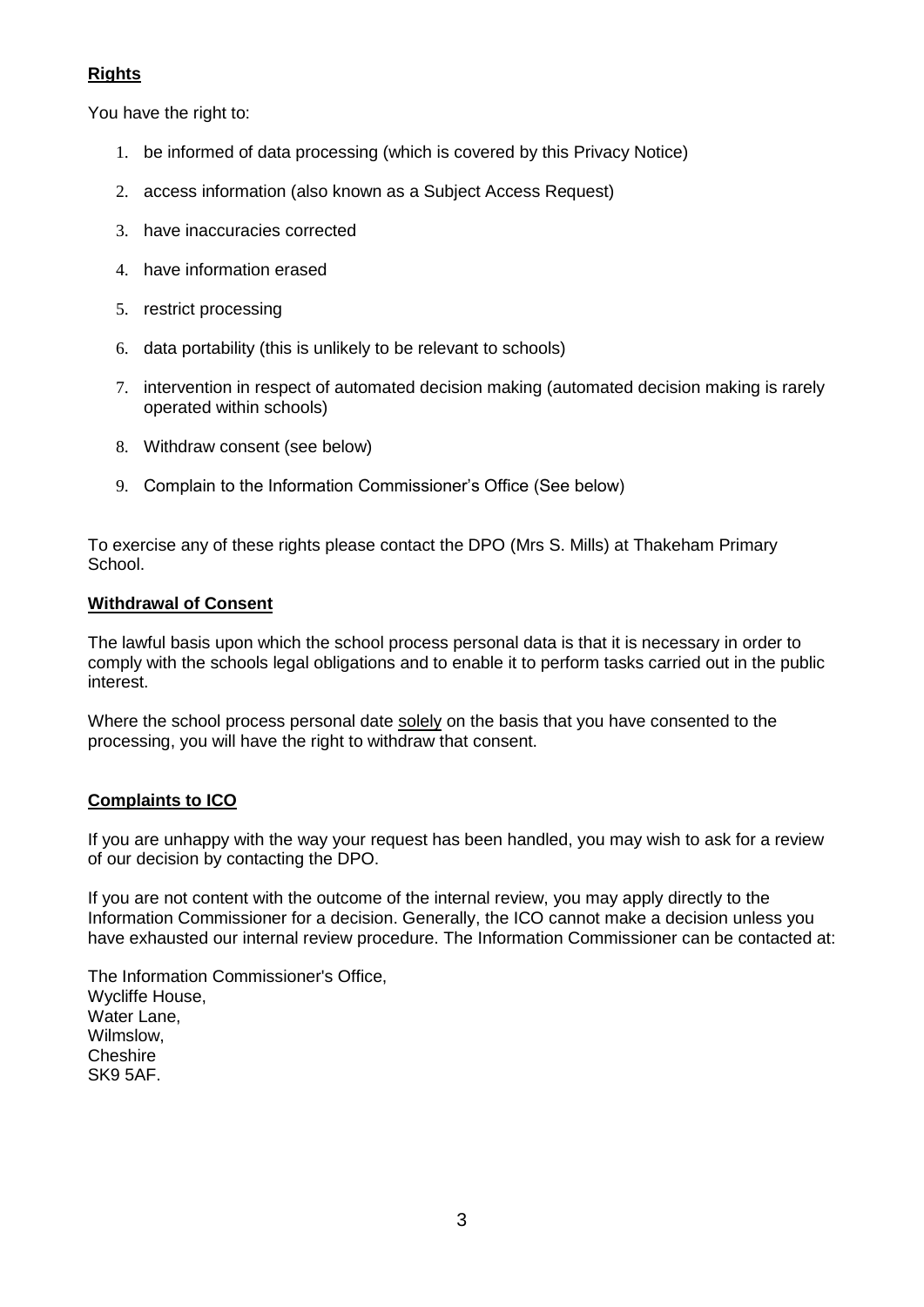# **APPENDIX A**

## **Who we share data with and why**

We do not share information about our pupils with anyone without consent unless the law and our policies allow us to do so.

We share pupils' data with the Department for Education (DfE) on a statutory basis. This data sharing underpins school funding and educational attainment policy and monitoring.

We are required to share information about our pupils with our local authority (LA) and the Department for Education (DfE) under section 3 of The Education (Information About Individual Pupils) (England) Regulations 2013.

To find out more about the data collection requirements placed on us by the Department for Education (for example; via the school census) go to

#### [https://www.gov.uk/education/data-collection-and-censuses-for-schools.](https://www.gov.uk/education/data-collection-and-censuses-for-schools)

#### The National Pupil Database (NPD)

The NPD is owned and managed by the Department for Education and contains information about pupils in schools in England. It provides invaluable evidence on educational performance to inform independent research, as well as studies commissioned by the Department. It is held in electronic format for statistical purposes. This information is securely collected from a range of sources including schools, local authorities and awarding bodies.

We are required by law, to provide information about our pupils to the DfE as part of statutory data collections such as the school census and early years' census. Some of this information is then stored in the NPD. The law that allows this is the Education (Information About Individual Pupils) (England) Regulations 2013.

To find out more about the NPD, go to:

[https://www.gov.uk/government/publications/national-pupil-database-user-guide-and-supporting](https://www.gov.uk/government/publications/national-pupil-database-user-guide-and-supporting-information)[information.](https://www.gov.uk/government/publications/national-pupil-database-user-guide-and-supporting-information)

The department may share information about our pupils from the NPD with third parties who promote the education or well-being of children in England by:

- conducting research or analysis
- producing statistics
- providing information, advice or guidance

The Department has robust processes in place to ensure the confidentiality of our data is maintained and there are stringent controls in place regarding access and use of the data. Decisions on whether DfE releases data to third parties are subject to a strict approval process and based on a detailed assessment of:

- who is requesting the data
- the purpose for which it is required
- the level and sensitivity of data requested: and
- the arrangements in place to store and handle the data

To be granted access to pupil information, organisations must comply with strict terms and conditions covering the confidentiality and handling of the data, security arrangements and retention and use of the data.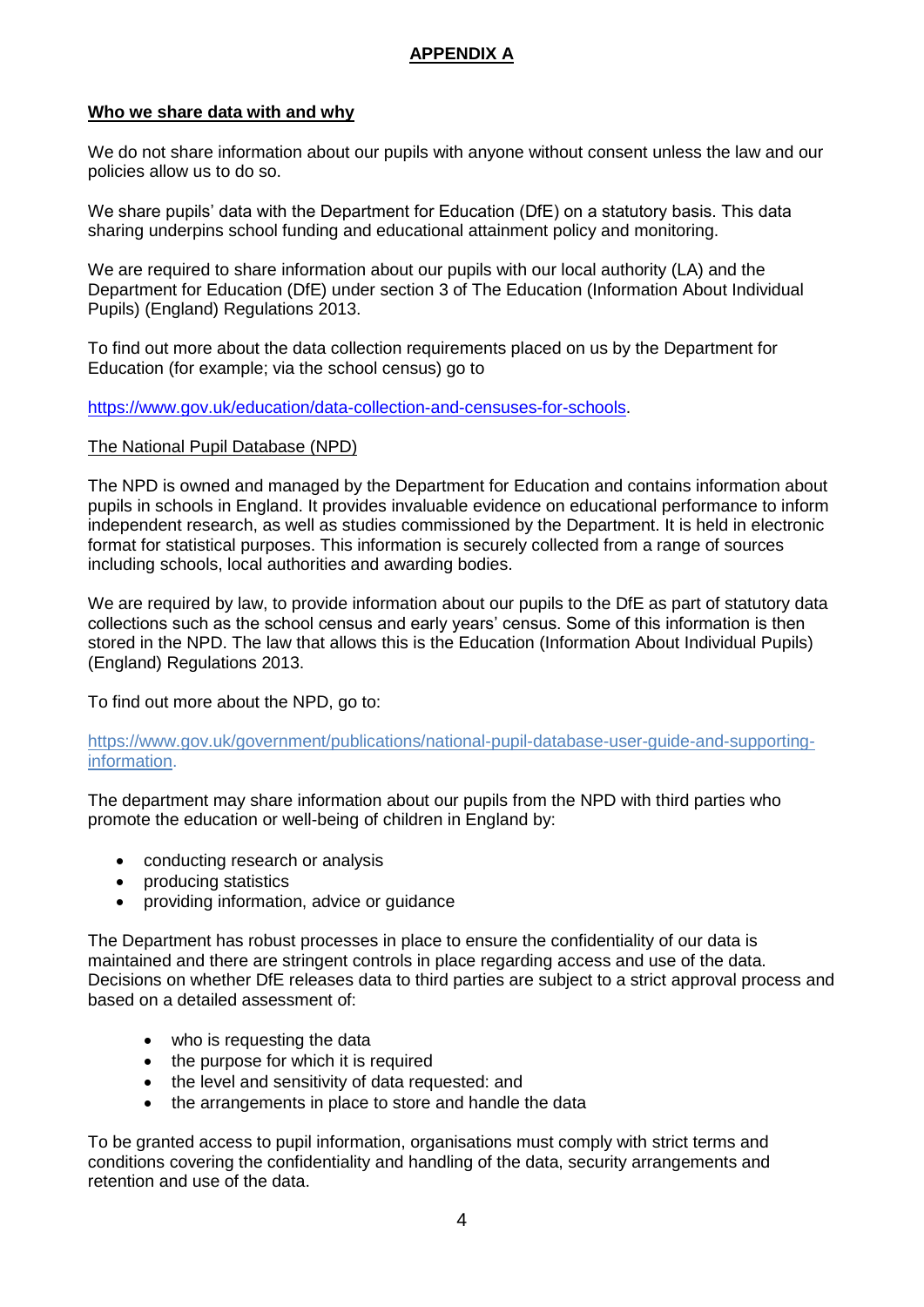For more information about the department's data sharing process, please visit:

#### <https://www.gov.uk/data-protection-how-we-collect-and-share-research-data>

For information about which organisations the department has provided pupil information, (and for which project), please visit the following website:

<https://www.gov.uk/government/publications/national-pupil-database-requests-received>

To contact DfE:<https://www.gov.uk/contact-dfe>

#### Clinical Commissioning Groups (CCGs)

We are required, by law, to pass certain information about our pupils to CCGs.

CCGs use information about pupils for research and statistical purposes, to develop, monitor and evaluate the performance of local health services. These statistics will not identify individual pupils. It is necessary for certain health information about children (for example, such as their height and weight) to be retained for a certain period of time (designated by the Department of Health) and requires these CCGs to maintain children's names and addresses for this purpose. CCGs may also provide individual schools and Local Authorities (LAs) with aggregated health information which will not identify individual children.

#### Local Authority - education and training

We are required, by law, to pass certain information about our pupils to local authorities.

The LA holds information about young people living in its area, including about their education and training history. This is to support the provision of their education up to the age of 20 (and beyond this age for those with a special education need or disability). Education institutions and other public bodies (including the Department for Education (DfE), police, probation and health services) may pass information to the LA to help them to do this.

The LA shares some of the information it collects with the Department for Education (DfE) to enable them to; produce statistics, assess performance, determine the destinations of young people after they have left school or college and to evaluate Government funded programmes.

The LA may also share information with post-16 education and training providers to secure appropriate support for them. They may also share data with education establishments which shows what their pupils go on to do after the age of 16.

If you want to see a copy of information about you that the LA holds, please contact the Data Protection Officer: [FOI@westsussex.gov.uk](mailto:FOI@westsussex.gov.uk)

#### Local Authority – social services

In order to comply with our statutory safeguarding duties we are required, by law, to pass certain information about our pupils to local authorities. Information will only be shared where it is fair and lawful to do so.

If you want to see a copy of information about you that the LA holds, please contact the Data Protection Officer: [FOI@westsussex.gov.uk](mailto:FOI@westsussex.gov.uk)

#### Police, Fire and Rescue Service, Ambulance Service and other emergency or enforcement agencies

In order to comply with our duty of care to pupils, our statutory safeguarding duties and our